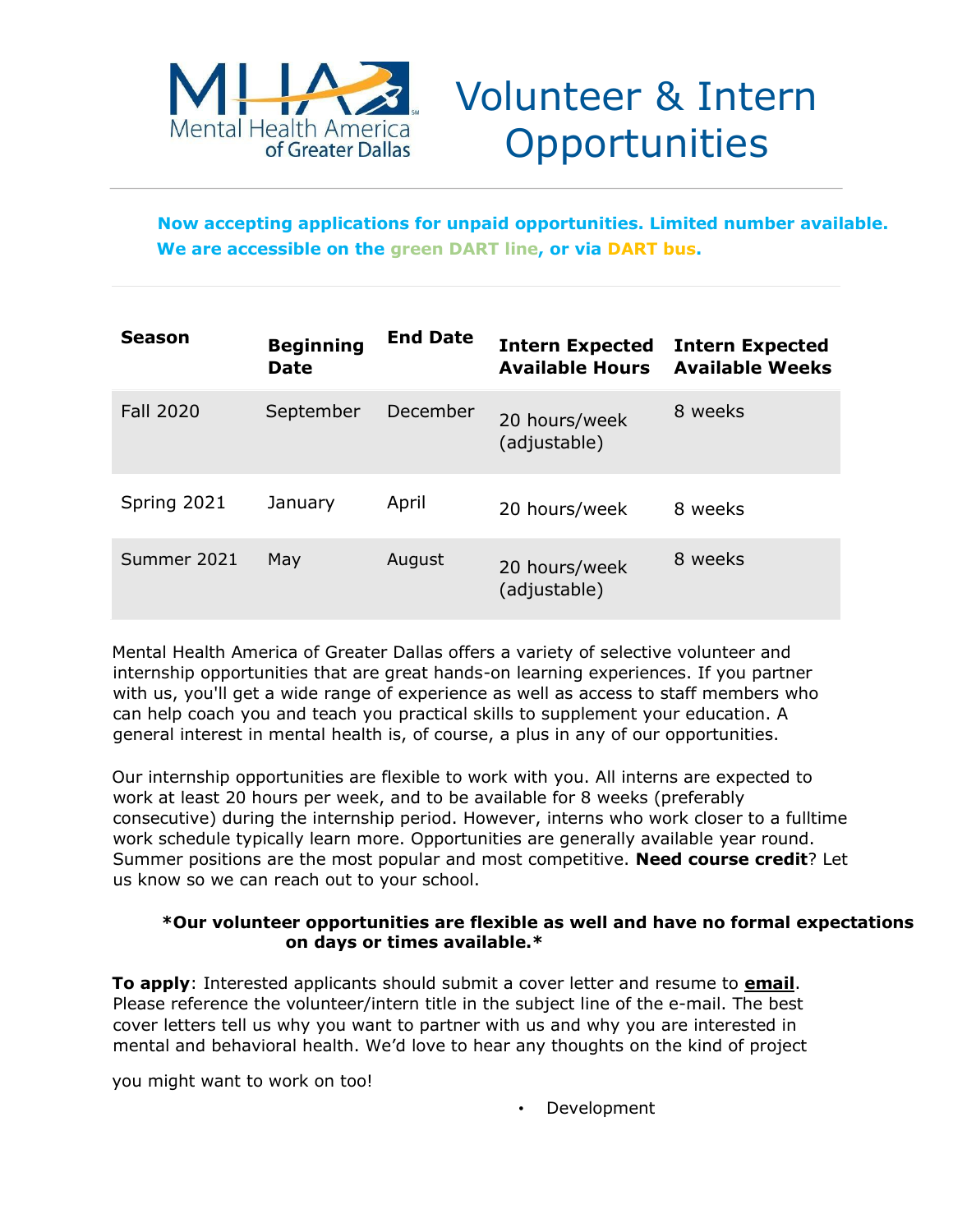- Community Education
- Digital Outreach and Engagement
- Public Policy
- Sales and Marketing

### **Development Intern/Volunteer**

- Youth and Adolescents
- *Rotation through multiple opportunities is also available*

At its core, fundraising is about relationships. Mental Health America's Development Department is successful because it is made up of staff who genuinely enjoy interacting with people, an important asset in the world of corporate fundraising. As a Development intern, you will be actively involved in both day-to-day operations and special projects of the Development Department. You will gain valuable experience in building donor relations and maintaining records, as well as conducting online fundraising and private foundation research.

This position is ideal for those interested in pursuing careers in fundraising, customer relationship management, and business.

When you partner with us, you may learn how to:

- Conduct prospect research on individual, foundation, and corporate donors
- Manage donor and grant databases in Salsa (prior experience not needed)  $\Box$ Perform other duties as assigned

An ideal candidate should:

- Have strong writing and editing skills, strong phone presence, and excellent research skills
- Express an interest in a nonprofit career and a desire to learn more about fundraising and marketing
- Produce high-quality, error-free work
- Demonstrate adherence to deadlines and the ability to work independently with initiative
- Communicate efficiently and professionally
- Be able to travel within the Dallas area up to 10%
- Be proficient with Microsoft Office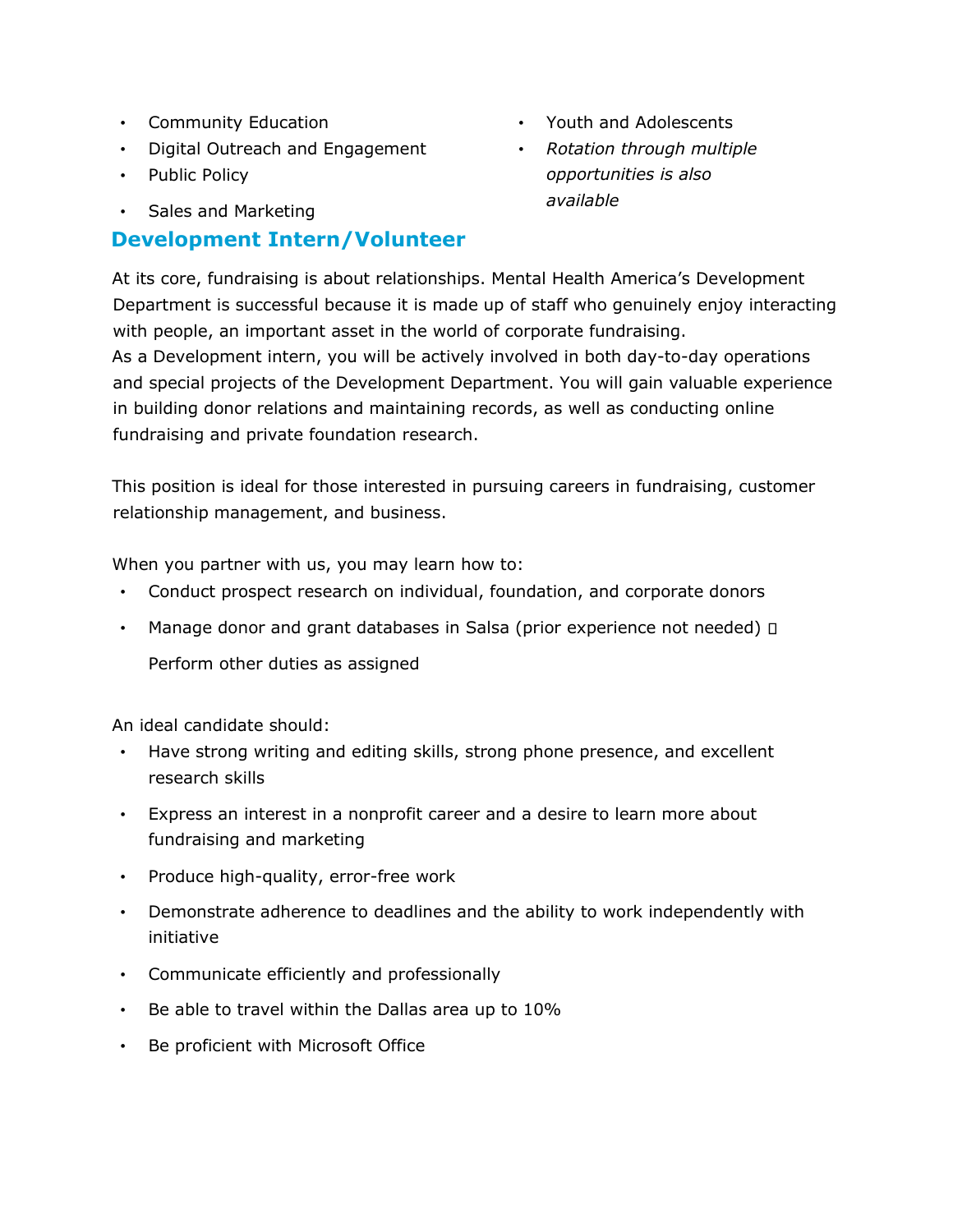### **Community Education Intern/Volunteer**

As a Community Education intern, you will work with the Director of Community Education on regional-reaching initiatives to increase public understanding of a wide range of mental health conditions, their causes and what can be done to address them or prevent them.

This position is ideal for those interested in pursuing careers in training, campaign management and communication.

So what can the Community Education Intern expect to do?

- Research We want your help to keep our information as current and cutting-edge as possible.
- Writing Having great information is one thing, but it's no good unless it can be communicated clearly and effectively across a range of media.
- Web Updates Since the internet is the primary way that people get health information, it's important that the information Mental Health America has on its website is current, visually appealing and search engine optimized so it can be found easily.
- Campaign Preparation Depending on the time of year, you'll assist with development of either the May is Mental Health Month or Back to School/Back to Campus toolkits.
- Outcomes Measurement You'll help find the best ways to track our impact and report on what we've accomplished.
- Other Duties We'll figure out what skills you have, what you are particularly interested in learning, and how we can put your talents and interests to work.

Ideal candidate should:

- Have an interest in mental health, writing, or helping others. An interest in public health is critical.
- Have strong writing skills.
- Be familiar with basic Microsoft Office.
- Produce high-quality, error-free work.
- Communicate efficiently and professionally.
- Graphic design and/or web site editing experience is a plus.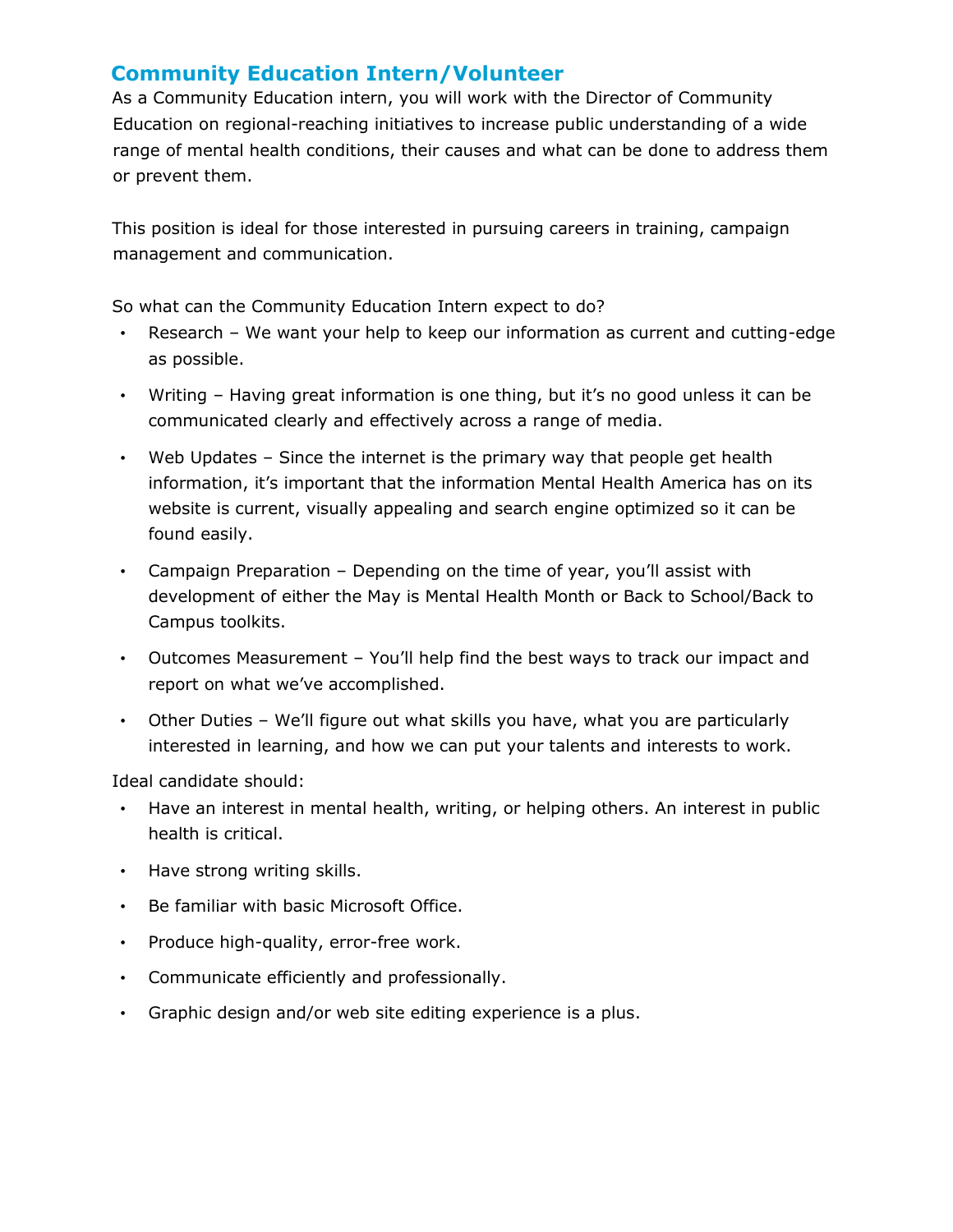#### **Digital Outreach and Engagement Intern/Volunteer**

As a Digital Outreach Intern, you will be actively involved in developing strategies to engage Mental Health America's online communities by improving social media presence, developing content and messaging, and planning creative ways to get our name and message out there. You'll work closely with our team to leverage the power of social media to enhance MHA Dallas' presence on Facebook and other platforms.

This position is ideal for those interested in pursuing careers in digital media and community engagement.

When you intern here, you will learn how to:

- Strategically use social media to increase message and brand
- Manage and develop online communities
- Create new written and visual digital content
- Create social media campaign initiatives and execute them across a variety of a platforms
- Perform other duties as assigned

An ideal candidate should:

- Have experience working with (but not limited to) Facebook and Twitter to promote a social justice cause
- Have an interest in marketing, business, public relations, or communications
- Be creative and able to work independently
- Have strong writing skills
- Be highly organized, with the ability to prioritize time-sensitive projects
- Produce high-quality, error-free work
- Communicate efficiently and professionally
- Graphic design and/or video editing skills are a plus.

#### **Public Policy Intern/Volunteer**

This position is ideal for individuals interested in pursuing careers in advocacy, policy, and social work.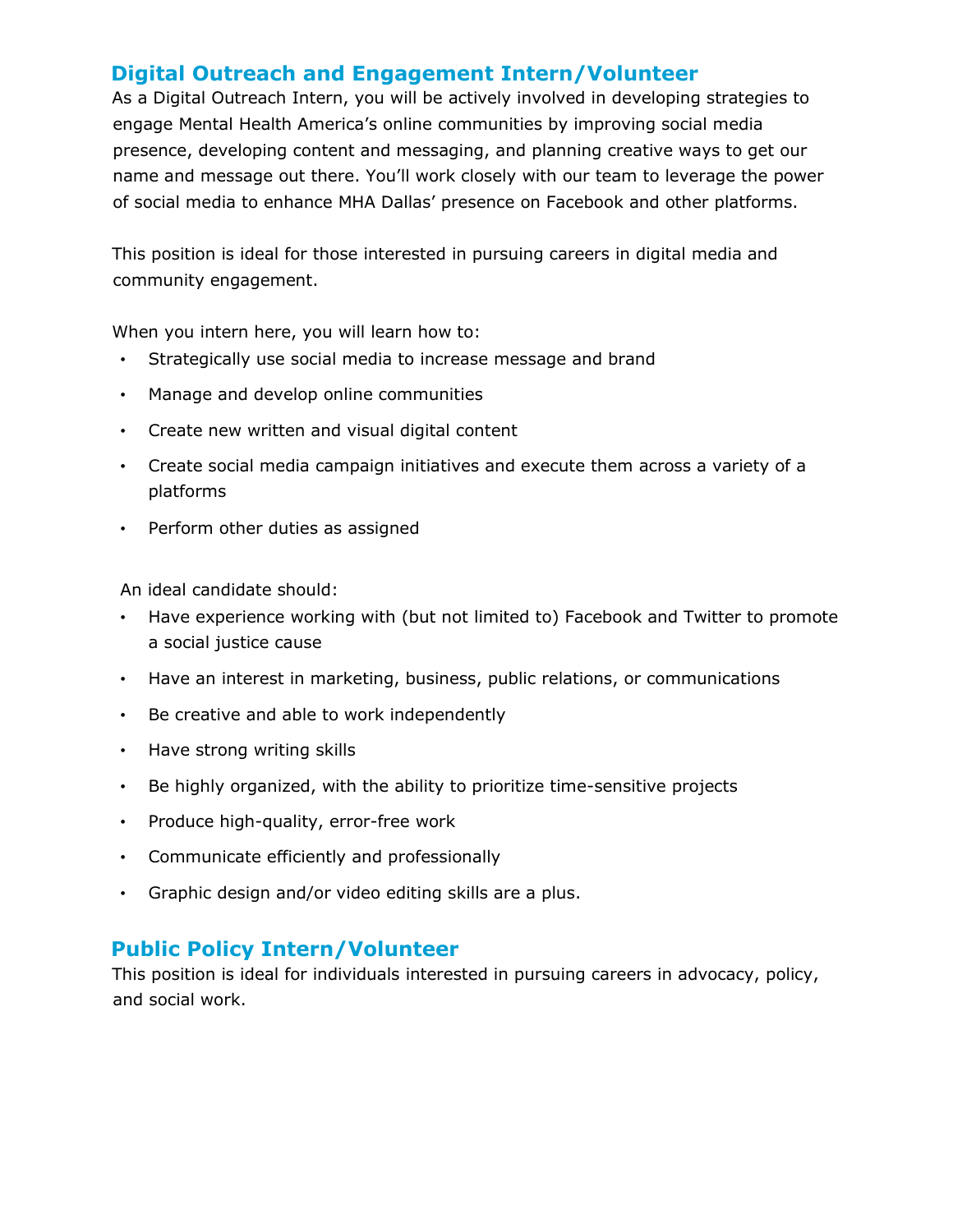As a Public Policy intern, you will work on state and federal policy around mental health. Based on what the policy priorities are at the time and your specific interests, we can work together to put together a discrete project. An example project would be to create a manual of what Parity Act compliance should look like, legal analysis to explain why this is what the law requires, and how to best determine if the law is being complied with, given low transparency and limited capacity for enforcement. Our organization has a lot of flexibility and a lot of ways we do advocacy and creative ideas are always welcome.

An ideal candidate should:

- Have an interest in helping others
- Have strong writing skills
- Be familiar with basic Microsoft Office
- Produce high-quality, error-free work
- Communicate efficiently and professionally
- Attend community and professional meetings concerning mental health legislation

# **Sales and Marketing Intern/Volunteer**

This position is ideal for students interested in pursuing careers in business, marketing, sales, or non-profit management.

As a Sales and Marketing Intern, you'll get a firsthand experience designing and implementing plans to increase program-related sales revenue at a nonprofit. You'll learn how to come up with target lists and plans to approach different customers. You'll draft presentations and scripts. You'll evaluate advertising options for Return On Investment. And you'll do it all for a great cause.

When you intern here, you'll learn how to:

- Write scripts and design presentations for marketing
- Draft copy and potentially design flyers or marketing materials
- Create business plans
- Research target lists
- Strategize outreach
- Meet with exhibitors and conventioneers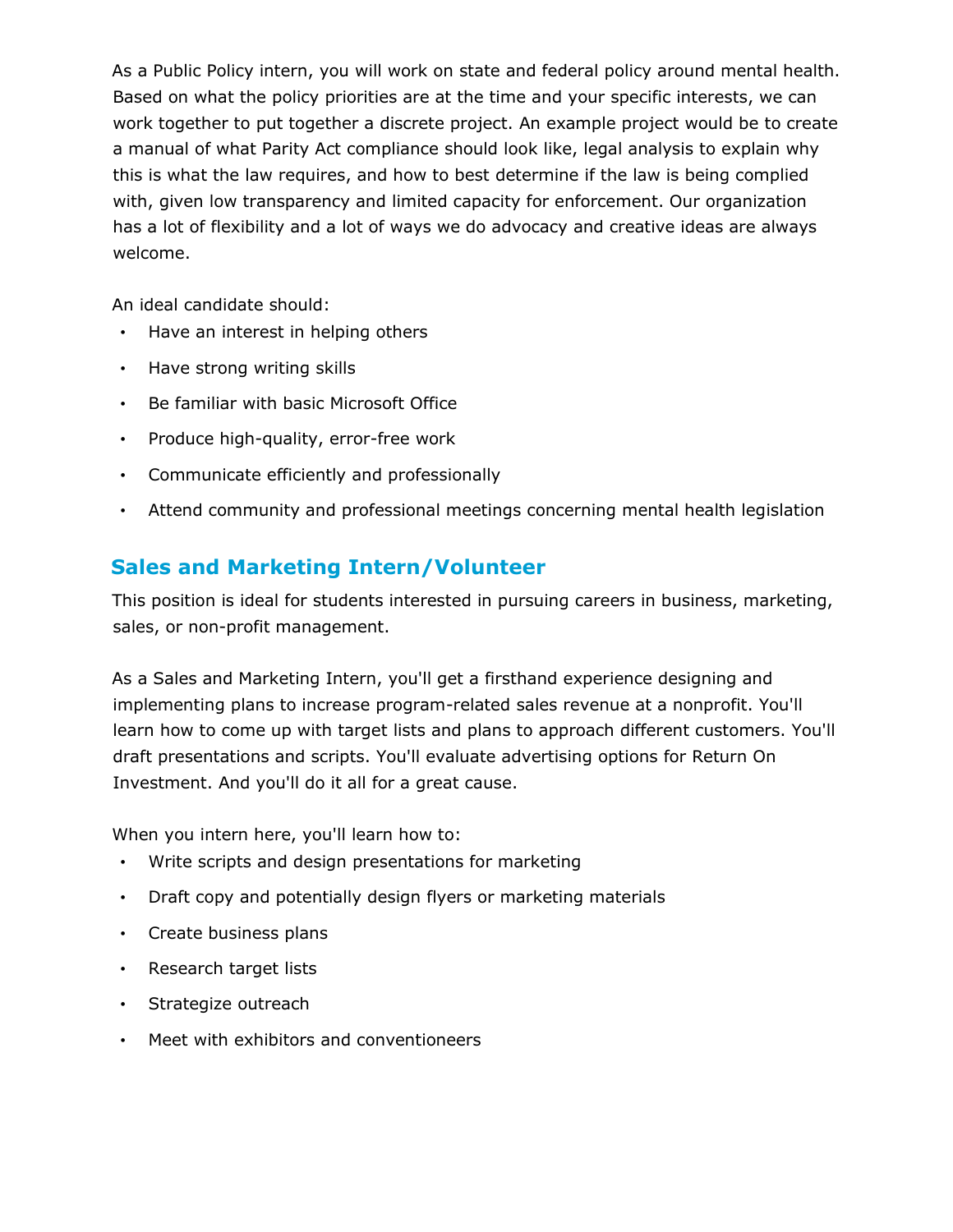An ideal candidate should:

- Have an interest in marketing, business, or sales
- Have strong written and oral communication skills
- Produce high-quality, error-free work
- Communicate efficiently and professionally

## **Youth and Adolescents Intern/Volunteer**

As a Youth and Adolescent Intern, you will be actively involved in the maintenance of the WHO<sup>®</sup> program and the programming of the Adolescent Symposium of Texas.

 $WHO^{\circledR}$  (We Help Ourselves) is a prevention and education program designed for youth ages 4-18. WHO teaches children how to protect themselves from victimization, such as child abuse, neglect, bullying, kidnapping, peer pressure, domestic violence, social media, and emotional abuse.

The Adolescent Symposium of Texas is designed for anyone who works with teenagers and adolescents and features a wealth of programming and learning opportunities specific to youth-related mental illness. Conference attendees can qualify for six CEU/contact hours, access the exhibit area and participate in a dedicated ethics session.

This opportunity is ideal for students interested in pursuing careers in education, counseling, social work and research.

As an intern, you will learn and experience:

- ACT! / KIMBIA / Constant Contact data management systems
- Knowledge of education system in North Texas
- Research Skills
- Networking Skills
- Time Management Skills
- Scheduling

An ideal candidate should:

- Have ability to internalize the WHO® Program's mission
- Have ability to organize and implement marketing strategies that reflect the WHO® Marketing Plan
- Ability to research, document, organize and maintain the establishment of WHO® as a Research-Based Program
- Be proficient with Microsoft Office